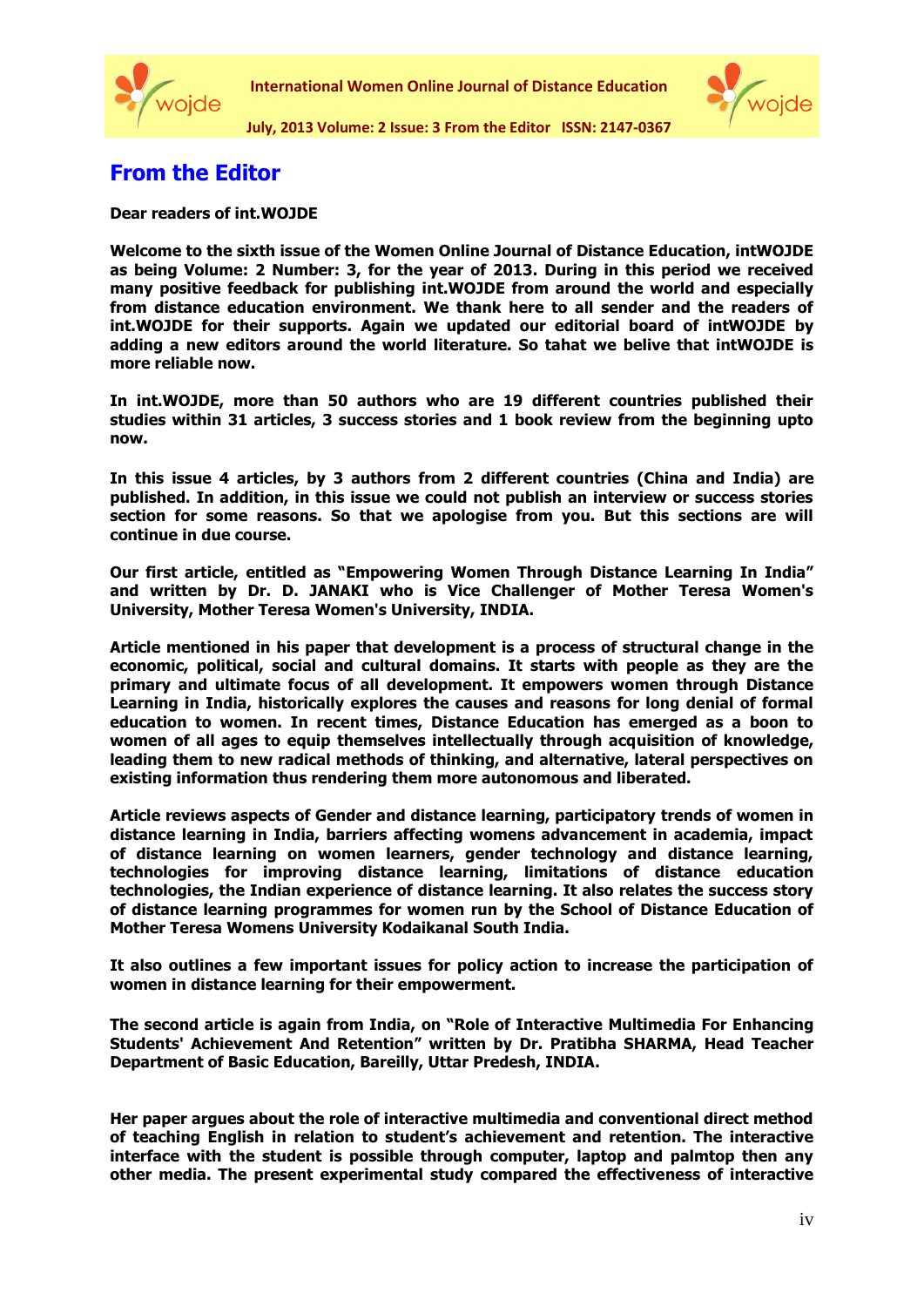



**July, 2013 Volume: 2 Issue: 3 From the Editor ISSN: 2147-0367**

**multimedia and conventional direct method of teaching English in relation to students' achievement and retention. Initially 154 students of class VII of aged 12-14 years was selected for the study and two grouped ware formed of 50 students each in controlled group and experimental group. Experimental group was taught through the interactive multimedia and control group was through the conventional direct method for teaching English.** 

**It is concluded that both the method taken for study are quite effective for teaching the English language to class VII students but however, out of these two methods, interactive multimedia method was found more suitable with respect to the marks achieved by them in English. When students were taught through, both direct conventional method & interactive multimedia method than it was found that the acquired retention was better in case of interactive multimedia method.**

**The third article is written and published 10 years ago in TOJDE (Turkish Online Journal of Distance Education) which Anadolu's 14years electronic journal. It is written by Emily POON WAI-YEE, The Open University of Hong Kong, ng Kong, SAR, CHINA. Article was mentioning vital importuncy of women education intraditional Chinese society, women's subordination is mainly due to their confinement to the home and dependence on the males as the sole breadwinner.** 

**Nowadays in Hong Kong, many people think that the inequality gap between men and women, an remnant from this patriarchal tradition, still exists. This paper will investigate what obstacles a female student will have when studying in OUHK, how she is able to overcome all the difficulties and, based on the experiences of students in one course investigate strategies used by successful female students and what student supports can be further provided to facilitate a woman student to complete the course.** 

**The 34 female high achievers were asked to participate in this study and 32 of them responded.**

**In this issue, we are publishing a very good and useful reseach report for you which is conducted anonimly by Group#2 MDDE 651. Thanks to report team for the reason Icouldnot reach the Publisher/s fort o receive their official permission. But ı belive we are not commercial Publisher. 0ur aim is to deliver this report to the more readers in distance field readers and researchers. When we arrive them of course we will update ethically our journal in due course. This presentation examines distance education in the contextof women in developing countries, with a focus on selected countries from South and Southeast Asia and Sub-Saharan Africa. The presentation includes:**

- **Overview of the readings about distance education for women in developing countries.**
- **Examination of the barriers/issues of access women face in education.**
- **Recommendations and strategies for the design and delivery of distance education to women in developing countries.**
- **Personal experiences of the team members relating to education and women in developing countries.**

**Dear intWOJDE readers to receive further information and to send your recommendations and remarks, or to submit articles for consideration, please contact int.WOJDE Secretariat at the below address or e-mail us at intwojde@gmail.com**

**Hope to stay in touch and wishing to meet in our next Issue on 1st of October 2013**